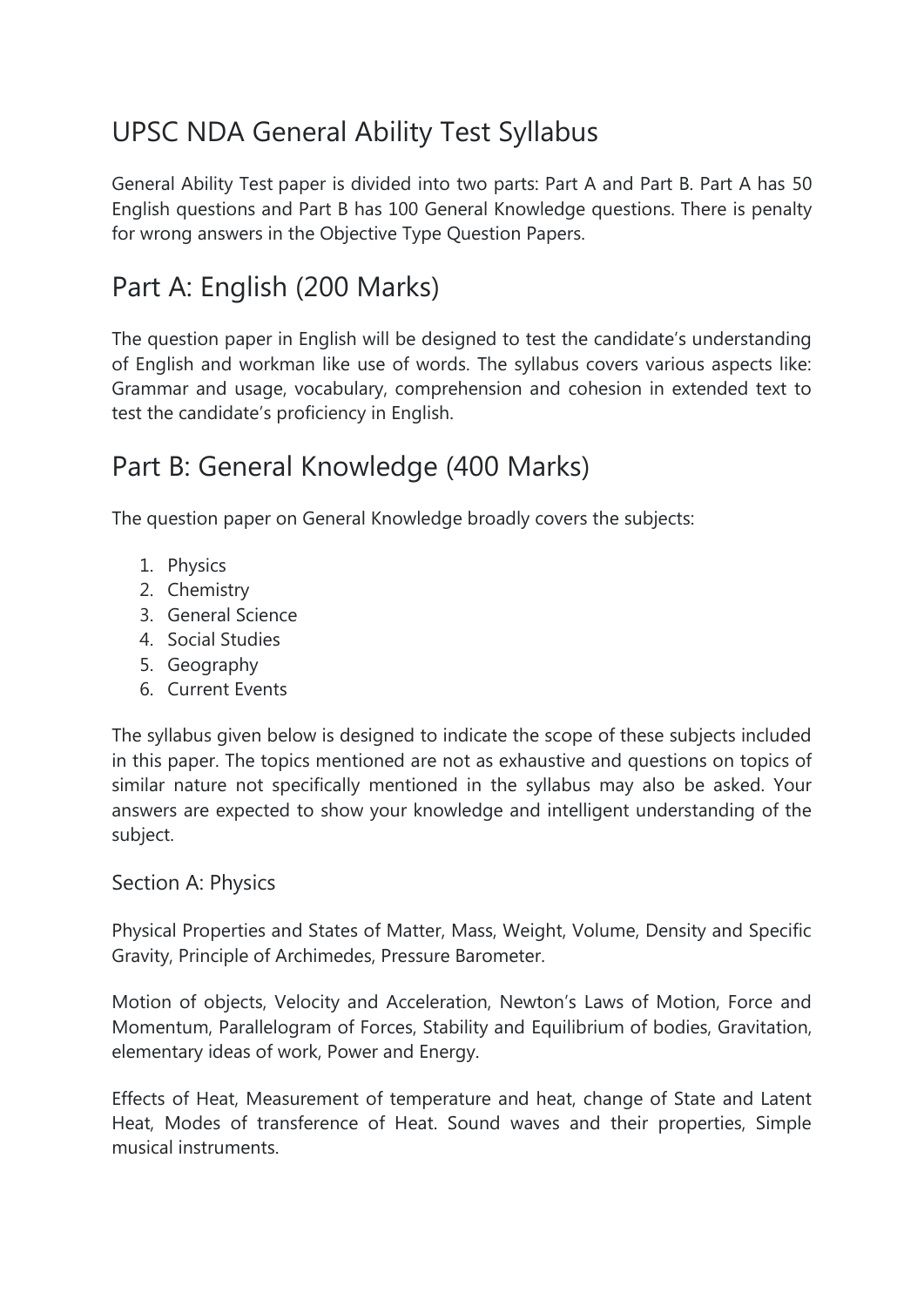Rectilinear propagation of Light, Reflection and refraction. Spherical mirrors and Lenses. Human Eye.

Natural and Artificial Magnets, Properties of a Magnet, Earth as a Magnet.

Static and Current Electricity, conductors and Non-conductors, Ohm's Law, Simple Electrical Circuits, Heating, Lighting and Magnetic effects of Current, Measurement of Electrical Power, Primary and Secondary Cells, Use of X-Rays.

General Principles in the working of the following:

Simple Pendulum, Simple Pulleys, Siphon, Levers, Balloon, Pumps, Hydrometer, Pressure Cooker, Thermos Flask, Gramophone, Telegraphs, Telephone, Periscope, Telescope, Microscope, Mariner's Compass; Lightening Conductors, Safety Fuses.

#### Section B: Chemistry

Physical and Chemical changes. Elements, Mixtures and Compounds, Symbols, Formulae and simple Chemical Equations, Law of Chemical Combination ( excluding problems ). Properties of Air and Water.

Preparation and Properties of Hydrogen, Oxygen, Nitrogen and Carbondioxide, Oxidation and Reduction.

Acids, bases and salts.

Carbon - different forms.

Fertilizers - Natural and Artificial

Material used in the preparation of substances like soap, Glass, Ink, Paper, Cement, Paints, Safety Matches, and Gun-Powder.

Elementary ideas about the Structure of Atom, Atomic, Equivalent and Molecular Weights, Valency.

Section C: General Science

Difference between the living and non-living.

Basis of Life - Cells, Protoplasms and Tissues.

Growth and Reproduction in Plants and Animals.

Elementary knowledge of human Body and its important organs.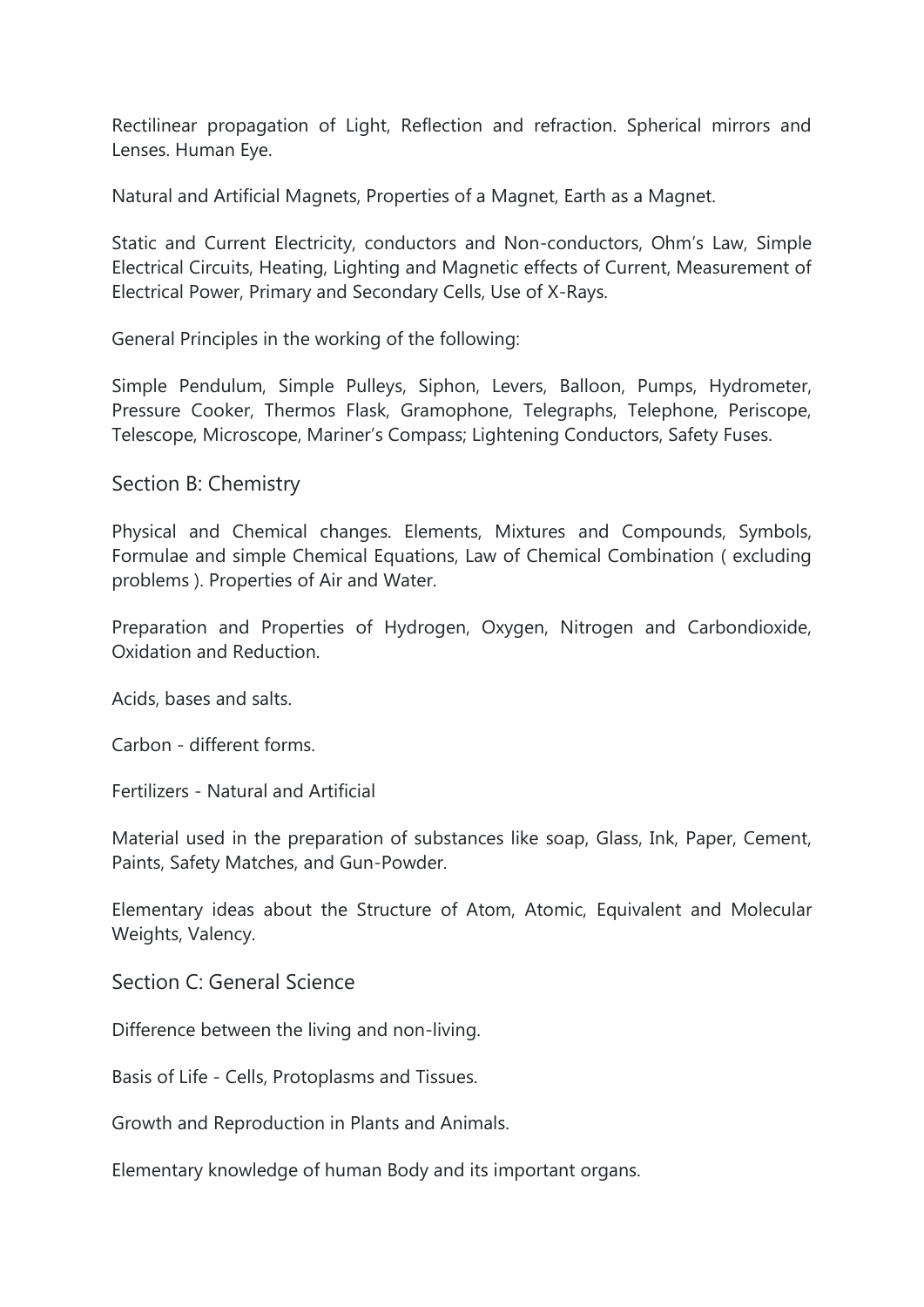Common Epidemics, their causes and prevention.

Food - Source of Energy for man. Constituents of food, Balanced Diet.

The Solar System - Meteors and Comets, Eclipses.

Achievements of Eminent Scientists.

Section D: History, Freedom Movement, etc.

A broad survey of Indian History, with emphasis on Culture and Civilisation.

Freedom Movement in India.

Elementary study of Indian Constitution and Administration.

Elementary knowledge of Five Year Plans of India.

Panchayati Raj, Co-operatives and Community Development.

Bhoodan, Sarvodaya, National Integration and Welfare State, Basic Teachings of Mahatma Gandhi.

Forces shaping the modern world; Renaissance, Exploration and Discovery; War of American Independence. French Revolution, Industrial Revolution and Russian Revolution. Impact of Science and Technology on Society. Concept of one World, United Nations, Panchsheel, Democracy. Socialism and Communism. Role of India in the present world.

Section E: Geography

The Earth, its shape and size. Lattitudes and Longitudes, Concept of time. International Date Line. Movements of Earth and their effects.

Origin of Earth. Rocks and their classification; Weathering - Mechanical and Chemical, Earthquakes and volcanoes.

Ocean Currents and Tides

Atmosphere and its composition; Temperature and Atmospheric Pressure, Planetary Winds, cyclones and Anti-cyclones; Humidity; Condensation and Precipitation; Types of Climate. Major Natural regions of the World.

Regional Geography of India - Climate, Natural vegetation. Mineral and Power resources; location and distribution of agricultural and industrial activities.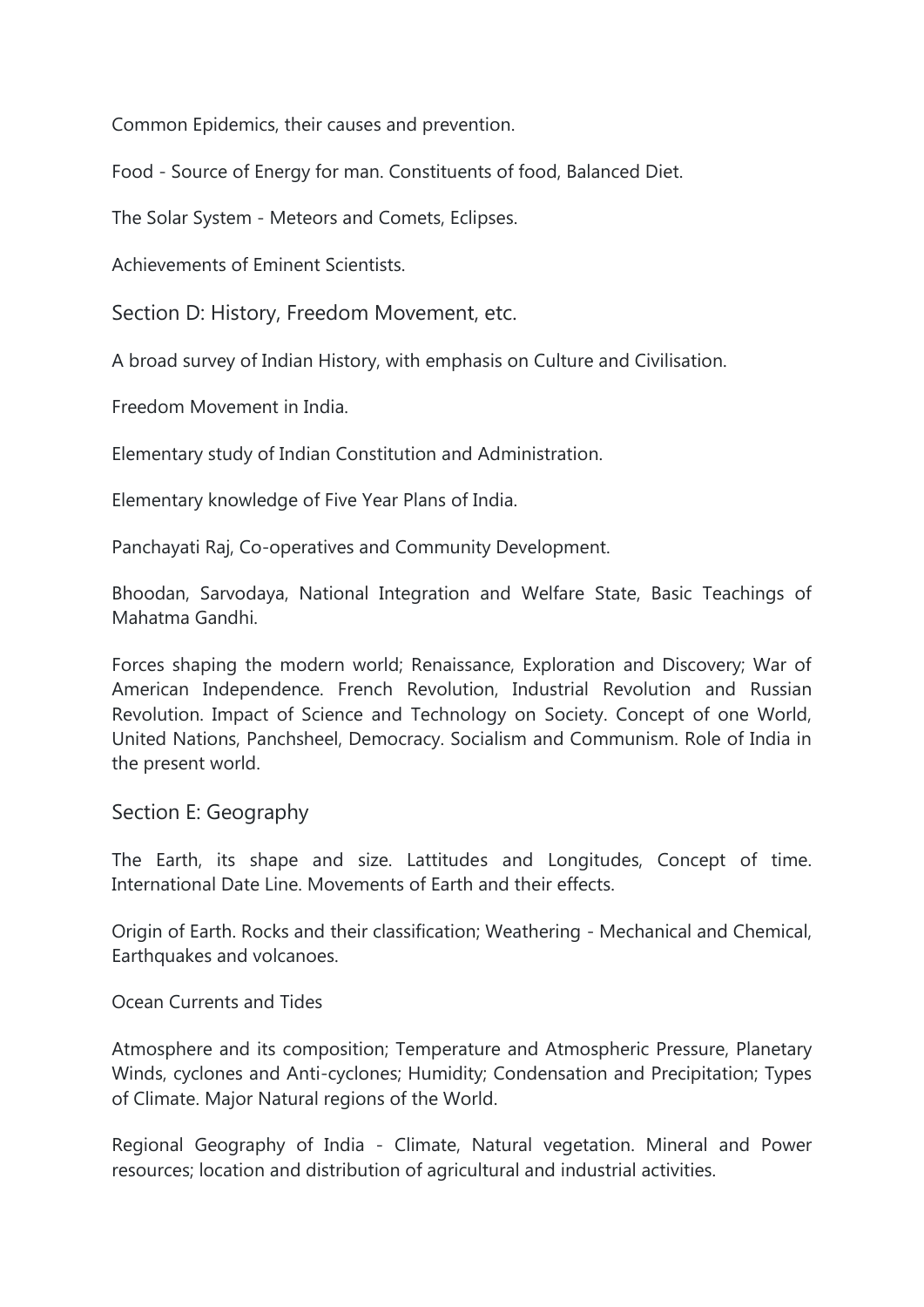Important Sea ports and main sea, land and air routes of India. Main items of Imports and Exports of India.

Section F: Current Events

Knowledge of Important events that have happened in India in the recent years.

Current important world events.

Prominent personalities - both Indian and International including those connected with cultural activities and sports.

#### **Note**

Out of maximum marks assigned to part 'B' of this paper, questions on Sections A, B, C, D, E and F will carry approximately 25%, 15%, 10%, 20%, 20% and 10% weightages respectively.

## UPSC NDA Mathematics Syllabus

The Mathematics section of NDA consists of 120 multiple choice objective questions. The duration of the test is 2 hours 30 minutes. The questions are from Class XI and XII level.

#### 1. Algebra

Concept of a set, operations on sets, Venn diagrams. De Morgan laws. Cartesian product, relation, equivalence relation.

Representation of real numbers on a line. Complex numbers – basic properties, modulus, argument, cube roots of unity. Binary system of numbers. Conversion of a number in decimal system to binary system and vice-versa.

Arithmetic, Geometric and Harmonic progressions. Quadratic equations with real coefficients. Solution of linear inequations of two variables by graphs. Permutation and Combination. Binomial theorem and its application. Logarithms and their applications.

#### 2. Matrices and Determinants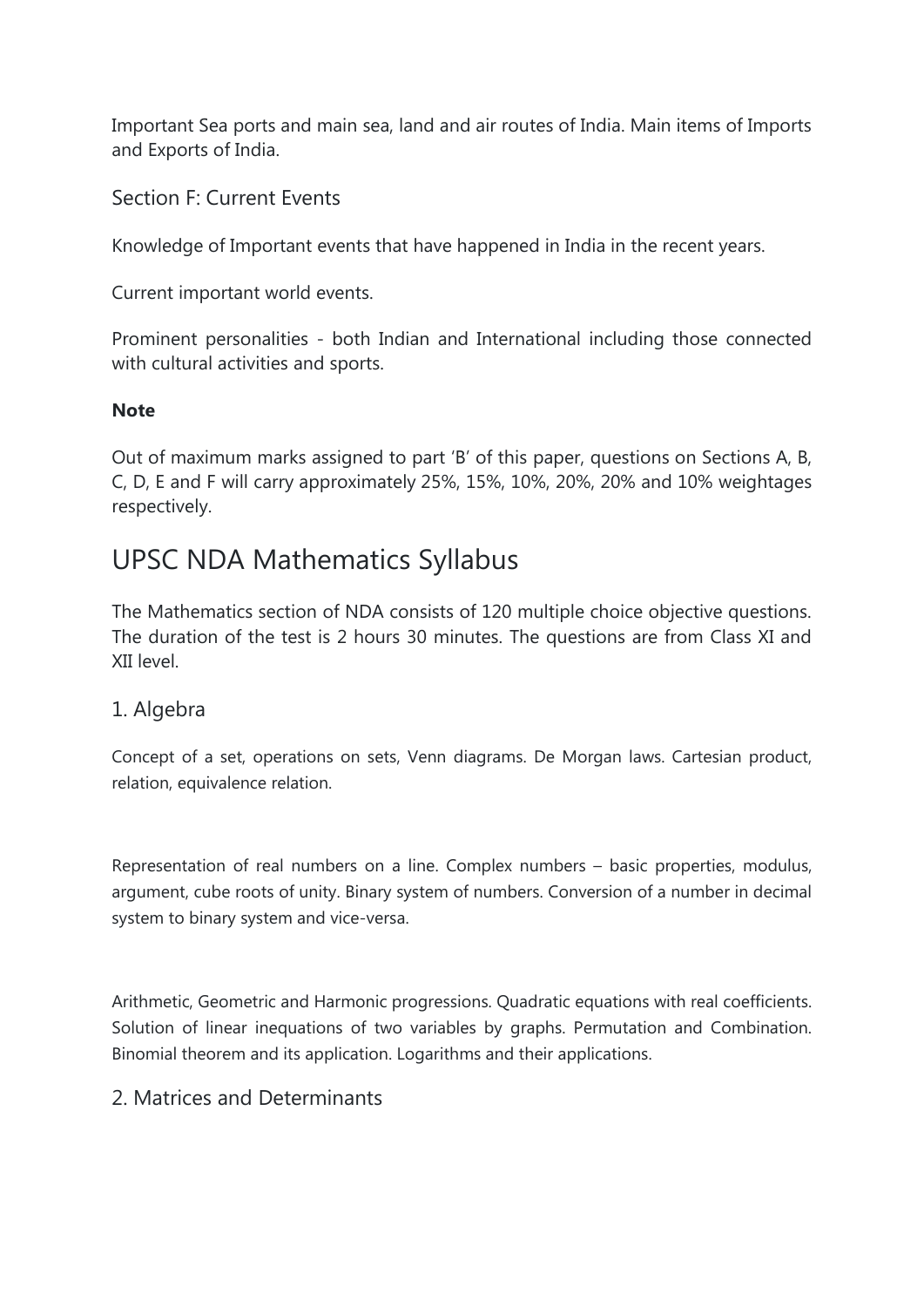Types of matrices, operations on matrices. Determinant of a matrix, basic properties of determinants. Adjoint and inverse of a square matrix, Applications – Solution of a system of linear equations in two or three unknowns by Cramer's rule and by Matrix Method.

## 3. Trigonometry

Angles and their measures in degrees and in radians. Trigonometrical ratios. Trigonometric identities Sum and difference formulae. Multiple and Sub-multiple angles. Inverse trigonometric functions. Applications – Height and distance, properties of triangles.

### 4. Analytical Geometry of two and three dimensions

Rectangular Cartesian Coordinate system. Distance formula. Equation of a line in various forms. Angle between two lines. Distance of a point from a line. Equation of a circle in standard and in general form. Standard forms of parabola, ellipse and hyperbola. Eccentricity and axis of a conic.

Point in a three dimensional space, distance between two points. Direction Cosines and direction ratios. Equation of a plane and a line in various forms. Angle between two lines and angle between two planes. Equation of a sphere.

#### 5. Differential Calculus

Concept of a real valued function - domain, range and graph of a function. Composite functions, one to one, onto and inverse functions. Notion of limit, Standard limits - examples. Continuity of functions - examples, algebraic operations on continuous functions. Derivative of function at a point, geometrical and physical interpretation of a derivative - applications. Derivatives of sum, product and quotient of functions, derivative of a function with respect of another function, derivative of a composite function. Second order derivatives. Increasing and decreasing functions. Application of derivatives in problems of maxima and minima.

## 6. Integral Calculus and Differential Equations

Integration as inverse of differentiation, integration by substitution and by parts, standard integrals involving algebraic expressions, trigonometric, exponential and hyperbolic functions. Evaluation of definite integrals – determination of areas of plane regions bounded by curves – applications. Definition of order and degree of a differential equation, formation of a differential equation by examples. General and particular solution of a differential equation, solution of first order and first degree differential equations of various types examples. Application in problems of growth and decay.

## 7. Vector Algebra